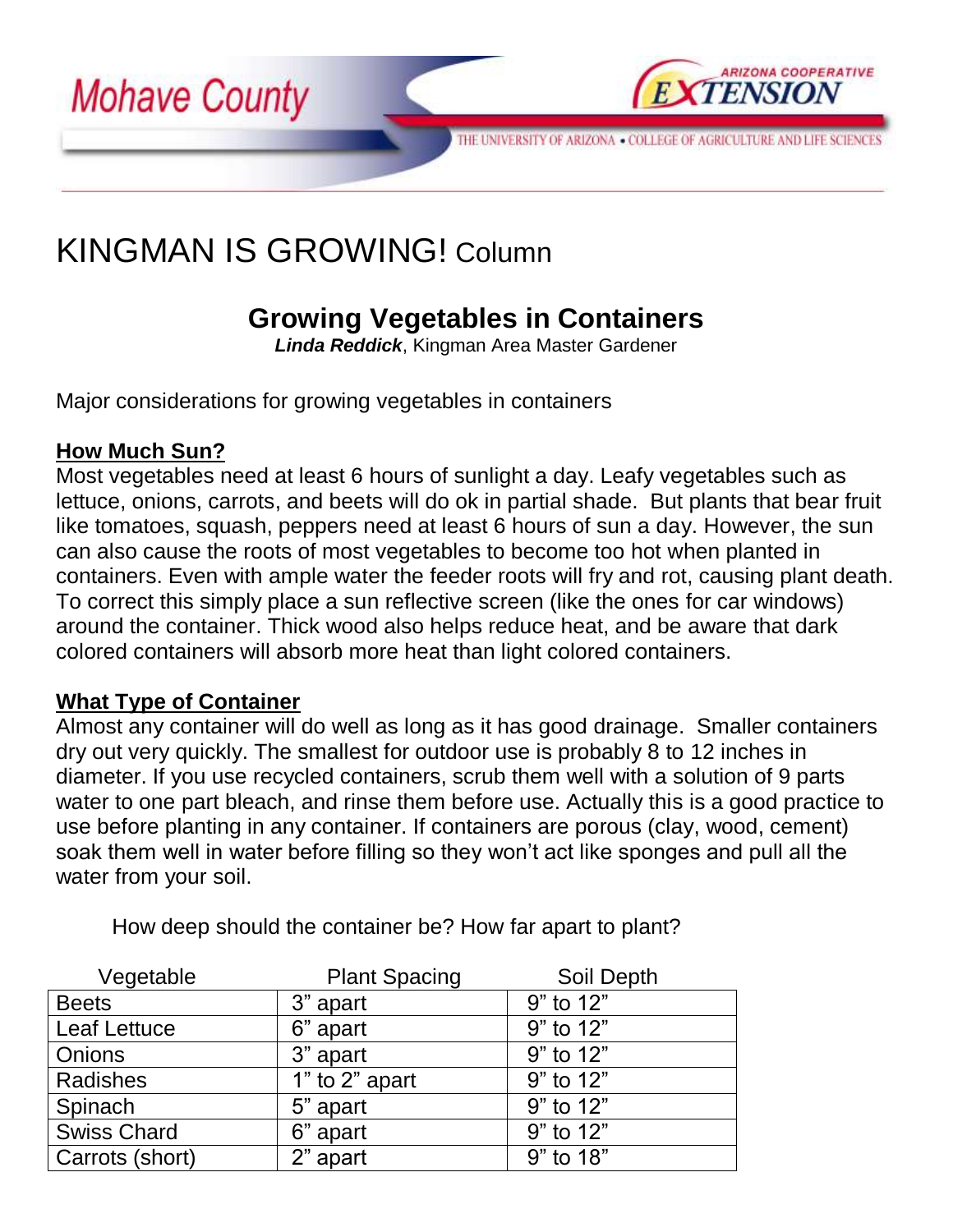| <b>Broccoli</b>   | 12" apart | 12" to 14" |
|-------------------|-----------|------------|
| Cabbage           | 12" apart | 12" to 14" |
| Cauliflower       | 12" apart | 12" to 14" |
| Egg Plant         | 12" apart | 14" to 16" |
| Peas              | 3" apart  | 14" to 16" |
| Peppers           | 12" apart | 14" to 16" |
| <b>Beans</b>      | 5" apart  | 16" to 18" |
| <b>Cucumbers</b>  | 12" apart | 16" to 18" |
| Potatoes          | 6" apart  | 16" to 18" |
| Summer Squash     | 18" apart | 16" to 18" |
| Tomatoes (cherry) | 18" apart | 16" to 18" |
| Zucchini          | 18" apart | 16" to 18" |

Leafy vegetables and herbs don't need as much room, but use a pot at least 9 inches deep so you do not have to water so often. Remember, the bigger the pot, the bigger the yield. An additional 2 inches in depth can double your harvest.

### **Preparation of Soil**

Do not use garden soil! It may contain diseases and fungi and is usually very heavy and slow to drain. Purchase a high quality soil mix that is sterilized, able to absorb and retain moisture, drain adequately, and has nutrients. Believe me, not all potting mixes are created equally.

#### **Fertilizing: A Must**

Confined root systems demand frequent light fertilizing through-out the growing season. Nutrients are leached from the soil with every watering and need to be replenished. Two to four weeks after planting begin to apply a water soluble fertilizer mixed half strength. Continue to apply fertilizer every two weeks. A little is good, a lot is NOT better.

#### **Watering Requirements**

All containers dry out quickly, watering requirements will vary according to the season, type of container, soil mixture and exposure. To be safe check your containers daily. Stick your finger into the top inch of soil. If it feels damp there is no need to water. If it feels dry slowly water the container until some runs out the bottom of the container. In mid summer and windy days this may become a daily job. Try never to put the plants to bed with wet leaves; it could encourage disease organisms to develop. The best time to water is in the early morning.

#### **What Should I Plant**

To get the most out of your limited space, choose high yielding and dwarf varieties with moderate to standard sized fruit. Stay away from large or giant varieties. Look for dwarf, bush type or some seed packages even indicate "for containers". For better yield, provide support for vining or trailing crops, using a trellis or stakes. Insert the